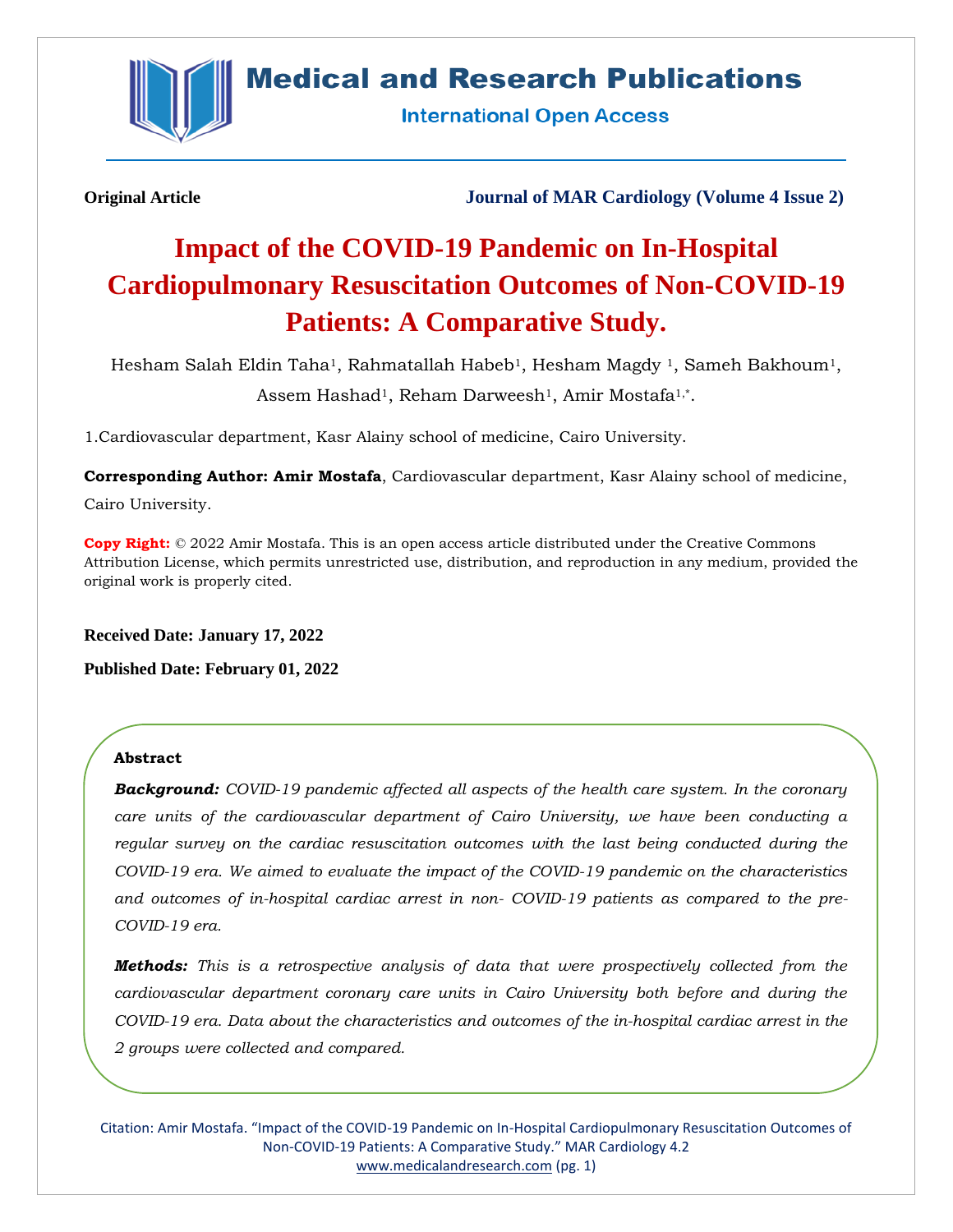*Results: The pre-COVID group included 128 patients while the COVID-19 group included 144 patients. The leading causes of hospitalization in the pre-COVID-19 group were ACS and ADHF while in the COVID-19 group; cardiogenic shock was the main cause of hospitalization by far. The achievement of ROSC was significantly lower in the COVID-19 group but there was no difference in the survival to hospital discharge. In the pre-COVID-19 group, a higher dose of epinephrine was the single independent predictor of achievement of ROSC, while in the COVID-19 group, the most powerful independent predictor of achievement of ROSC was ACS as the cause of hospitalization.*

*Conclusion: During the COVID-19 pandemic, achievement of ROSC after in-hospital cardiac arrest was significantly lower than in the pre-COVID-19 era.* 

*Keywords: In-hospital cardiac arrest, COVID-19 pandemic, Non-COVID-19 patients.*

#### **Background:**

The emergence of the COVID-19 pandemic in December 2019 has affected all aspects of the health care system worldwide. Starting from Wuhan, China, a novel coronavirus (severe acute respiratory syndrome coronavirus 2 (SARS-CoV-2)) emerged and spread causing a pandemic that gradually affected all the countries worldwide and led to a global shut down in most of the aspects of life and one of the most aggressive morbidities and mortality waves that the world have ever seen.

This pandemic has forced health care providers to work with different standards in caring for patients even if COVID-19 is not their main diagnosis which affected the criteria of hospitalized patients due to limited availability of beds which are mostly occupied with the COVID-19 patients, and also the way of managing patients including the resuscitation procedures to patients who develop cardiac arrest. This included limiting personnel numbers and dealing with personal protective equipment (PPE). **(**1**)**

Cardiovascular Diseases (CVDs) are the number one cause of death worldwide. **(**2**)** An estimated 17.5 million people died from CVDs, representing 46.2% of all global deaths. **(**2**)** Of these deaths, an estimated 7.3 million were due to coronary artery disease (CAD), 6.2 million were due to stroke, and 9.4 million were attributed to high blood pressure (16.5% of all deaths). **(**3**)**

Citation: Amir Mostafa. "Impact of the COVID-19 Pandemic on In-Hospital Cardiopulmonary Resuscitation Outcomes of Non-COVID-19 Patients: A Comparative Study" MAR Cardiology 4.2 [www.medicalandresearch.com](http://www.medicalandresearch.com/) (pg. 2)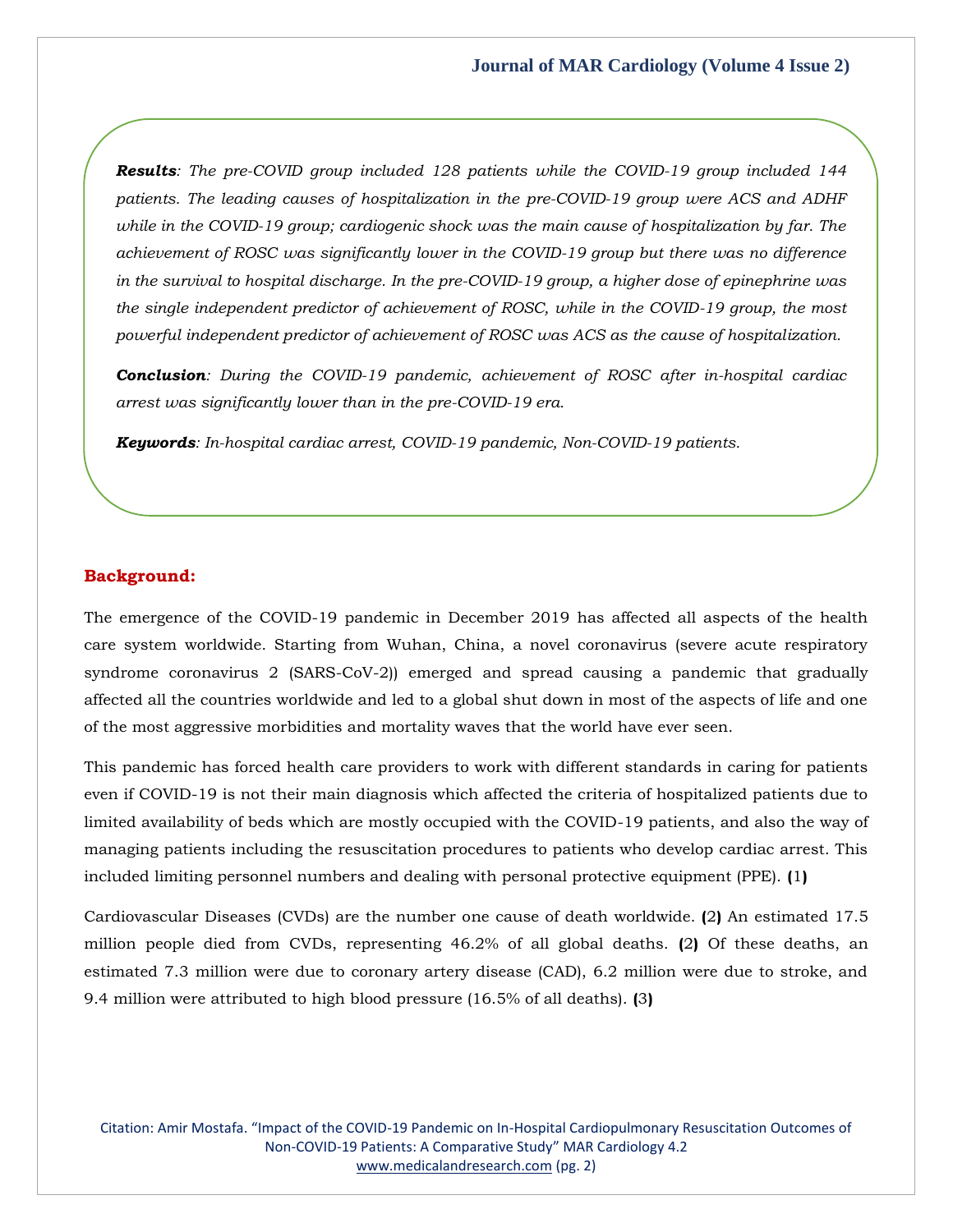In Egypt, deaths due to CVD represent 40 % of mortality related to non-communicable diseases (NCDs). **(**4**)** Unfortunately, there is no data about cause-specific mortality due to CVD, which raises the need for collecting and establishing such data in our country.

In this study, we evaluated the impact of the COVID-19 pandemic on the characteristics and outcomes of in-hospital cardiac arrest patients to detect the cause-specific cardiac arrest, adherence to CPR guidelines and different variables affecting the return of spontaneous circulation (ROSC) and survival to hospital discharge. We compared the resuscitation outcomes in 2 groups of patients, the first group was in the pre-COVID-19 era and the second group was during the COVID-19 era.

#### **Methods**:

This is a retrospective analysis of data that were prospectively collected from the cardiovascular department intensive care units in Cairo University hospitals both before and during the COVID-19 era including Kasr Alainy teaching hospital coronary care unit (CCU), Elmanial specialized hospital CCU and New Kasr Alainy teaching hospital CCU).

The patients were divided into 2 groups, the first group was the pre-COVID-19 group that included patients who developed in-hospital cardiac arrest before the COVID-19 era and the second group was the COVID-19 group that included patients who developed in-hospital cardiac arrest during the COVID-19 era.

The pre-COVID-19 group included 128 patients who developed cardiac arrest during admission to one of the 3 cardiac intensive care units of the cardiovascular department of Cairo University in the period from May 15th, 2014 to February 28th, 2015, while the COVID-19 group included 144 patients who developed cardiac arrest during their admission to the same units in the period from October 2020 to May 2021.

As per hospital protocol, COVID-19 was excluded in all the admitted patients in the second group based on the absence of symptoms and signs suggestive of COVID-19 including the history of fever, cough, bony aches, loss of taste and smell in the past few days and CT chest (done to all patients) showing no signs suggestive of COVID-19 according to the CO-RADS classification (only patients with CO-RADS score 1 and 2 were admitted) as patients with suspected COVID-19 were transferred to the specialized COVID-19 isolation sectors of the hospital.

The study aimed at comparing the characteristics of patients admitted to Cairo University hospitals CCUs in the pre-COVID 19 era with non-COVID 19 patients admitted to the same units during the COVID 19 era, and relating this to resuscitation outcomes (ROSC and survival to hospital discharge). Factors associated with successful ROSC in the 2 groups were also assessed.

Citation: Amir Mostafa. "Impact of the COVID-19 Pandemic on In-Hospital Cardiopulmonary Resuscitation Outcomes of Non-COVID-19 Patients: A Comparative Study" MAR Cardiology 4.2 [www.medicalandresearch.com](http://www.medicalandresearch.com/) (pg. 3)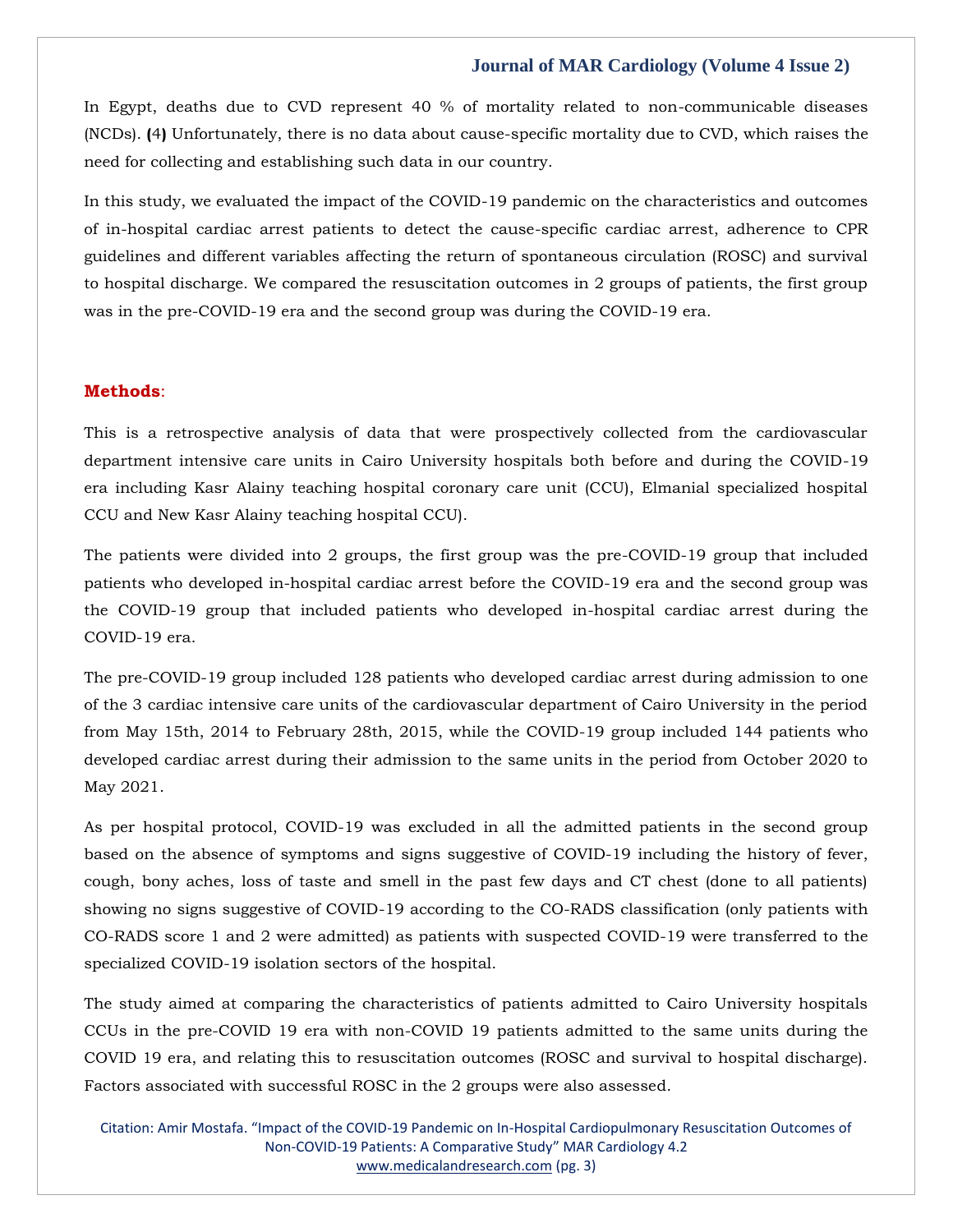#### **Results**:

As shown in table 1, patients in the COVID-19 group were older. Regarding comorbidities, there was no statistically significant difference regarding the prevalence of hypertension and diabetes mellitus. CKD and chest problems including bronchial asthma and COPD were more prevalent in the pre-COVID -19 group.

In the pre-COVID-19 group, the most common primary diagnosis was ACS and the leading causes of hospitalization were ACS and ADHF. On the other hand, among the COVID-19 era group, the most prevalent primary diagnosis was CHF and the main driving cause of hospitalization was by far cardiogenic shock.

There was no significant difference between the 2 groups regarding the vital signs before the cardiac arrest event including systolic and diastolic blood pressure and heart rate.

Regarding the resuscitation procedure, doctors were the ones who started the resuscitation process in most of the patients in both groups.

Shockable rhythms including ventricular tachycardia and fibrillation were more common in the precovid-19 group and accordingly, the use of a defibrillator was more common in the pre-COVID-19 group. The use of adrenaline and atropine was more common in the pre-COVID-19 group while the use of NaHCO3 was more in the COVID-19 group.

There was no significant difference in the CPR duration between the 2 groups.

The achievement of ROSC was significantly lower in the COVID-19 group (Figure 1) but there was no difference in the survival to hospital discharge between the 2 groups.

| Variables         |            | Pre-COVID-19    | COVID-19        | P value |
|-------------------|------------|-----------------|-----------------|---------|
| Gender            | Male       | 58.7%           | 44.4%           | 0.01    |
|                   | Female     | 41.3%           | 55.6%           |         |
| Age               |            | $57.4 \pm 16.9$ | $68.7 \pm 12.8$ | 0.0001  |
| Primary diagnosis | CAD        | 38.1%           | 19.4%           | 0.0001  |
|                   | <b>CHF</b> | 14.3%           | 65.3%           |         |
|                   | <b>RHD</b> | 11.1%           | 2%              |         |
|                   | IE         | 4.8%            | 8.3%            |         |

**Table 1:** Patient's characteristics:

Citation: Amir Mostafa. "Impact of the COVID-19 Pandemic on In-Hospital Cardiopulmonary Resuscitation Outcomes of Non-COVID-19 Patients: A Comparative Study" MAR Cardiology 4.2 [www.medicalandresearch.com](http://www.medicalandresearch.com/) (pg. 4)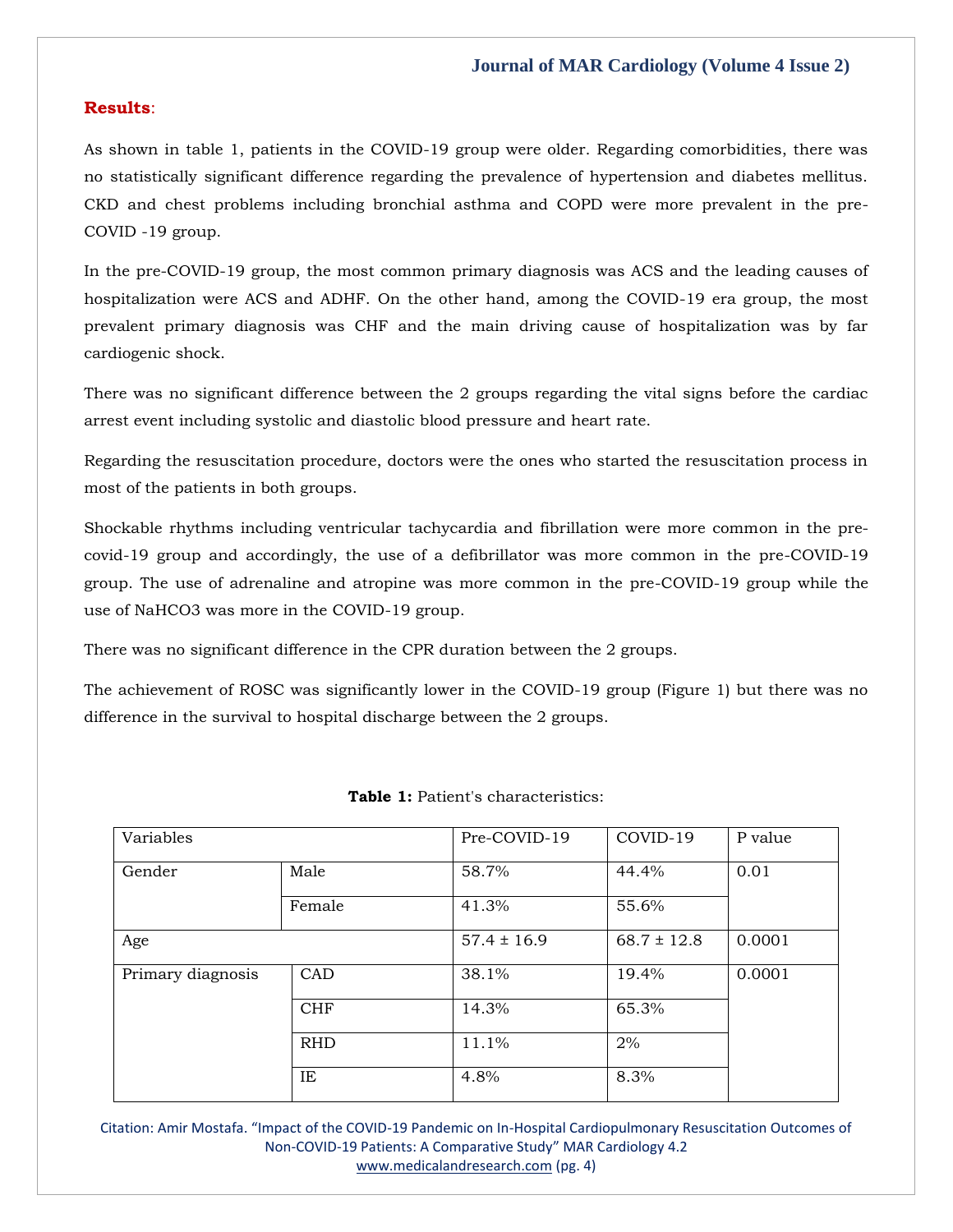|                           | DVT-PE                   | 3.2%        | 1.4%            |        |
|---------------------------|--------------------------|-------------|-----------------|--------|
|                           | Arrhythmia               | 2.4%        | 0.7%            |        |
|                           | <b>CKD</b>               | 10.3%       | 2.1%            |        |
| Cause of admission        | <b>ACS</b>               | 22.2%       | 11.8%           | 0.0001 |
|                           | Cardiogenic<br>shock     | 11.9%       | 55.6%           |        |
|                           | IE                       | 12.7%       | 8.3%            |        |
|                           | Arrhythmia               | 1.6%        | 0.7%            |        |
|                           | DVT-PE                   | 3.2%        | 1.4%            |        |
|                           | <b>CHF</b>               | 24.6%       | 11.1%           |        |
|                           | Non-cardiogenic<br>shock | 2.4%        | 5.6%            |        |
| Comorbidities             | <b>HTN</b>               | 50.8%       | 50%             | 0.9    |
|                           | ${\rm DM}$               | 41.3%       | 36.1%           | 0.4    |
|                           | Dyslipidemia             | 33.3%       | 44.4%           | 0.06   |
|                           | CKD                      | 54.8%       | 25.7%           | 0.0001 |
|                           | <b>COPD</b>              | 11.9%       | 3.5%            | 0.003  |
|                           | Asthma                   | 4.85        | 0.7%            | 0.001  |
|                           | Smoking                  | 34.1%       | 35.4%           | 0.8    |
| Witnessed arrest          |                          | 100%        | 100%            |        |
| SBP before arrest         |                          | 87.5±47     | $91.8 \pm 15$   | 0.3    |
| DBP before arrest         |                          | 56.5±30     | $56.4 \pm 11.7$ | 0.9    |
| HR before arrest          |                          | 106.4±22    | 104.9±14        | 0.5    |
| Serum Cr before the event |                          | $2.8 + 3.2$ | $1.5 \pm 1.3$   | 0.0001 |
| Who started CPR           | Doctor                   | 90.5%       | 98.6%           | 0.003  |
|                           | Nurse                    | 9.5%        | 1.4%            |        |
| Initial rhythm            | Non-shockable            | 84.1%       | 93.7%           | 0.0001 |
|                           | Shockable                | 15.9%       | 6.3%            |        |
| Airway                    | Invasive                 | 95.2%       | 98.6%           | 0.1    |
|                           | Non-invasive             | 4.8%        | 1.4%            |        |

Citation: Amir Mostafa. "Impact of the COVID-19 Pandemic on In-Hospital Cardiopulmonary Resuscitation Outcomes of Non-COVID-19 Patients: A Comparative Study" MAR Cardiology 4.2 [www.medicalandresearch.com](http://www.medicalandresearch.com/) (pg. 5)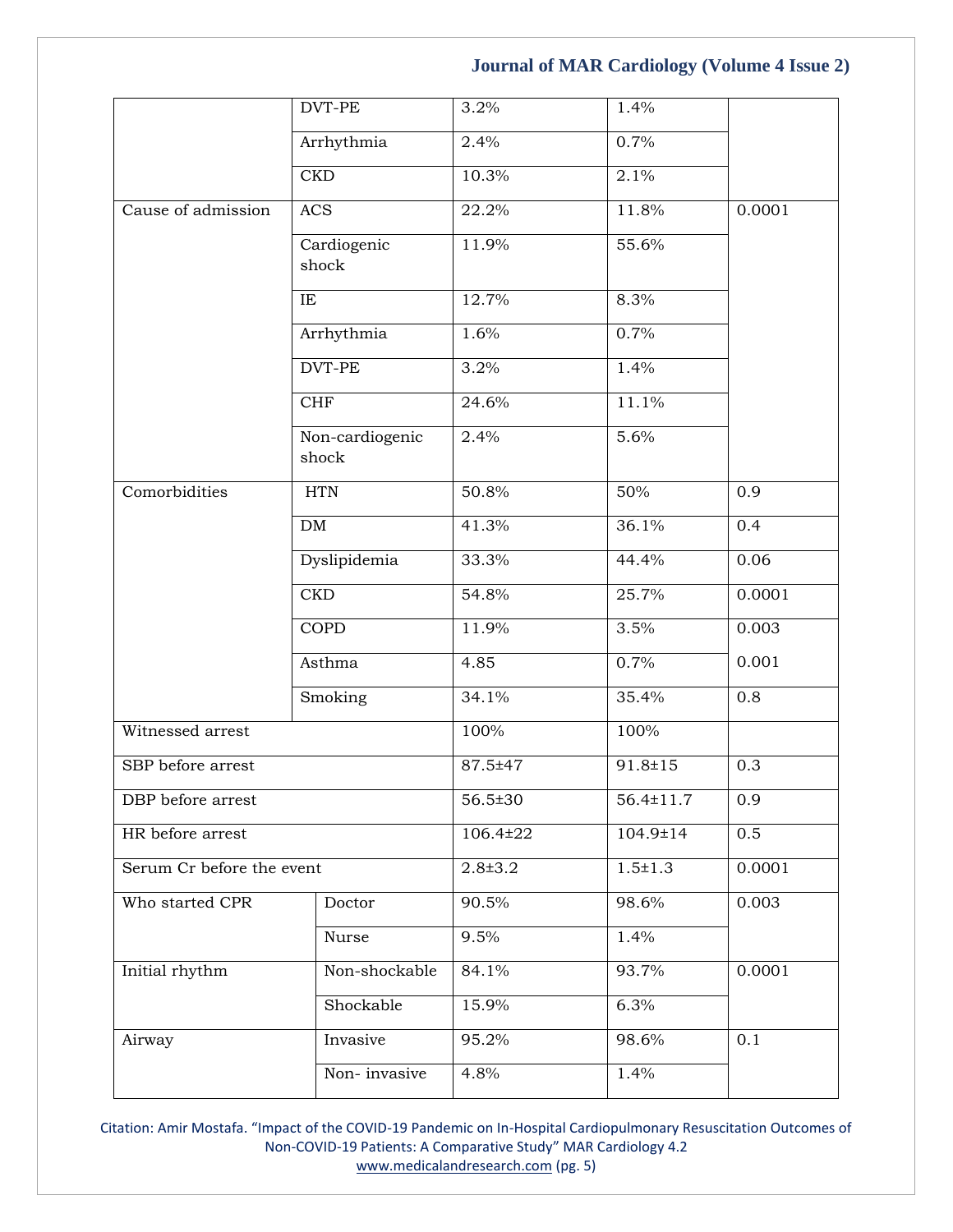| Defibrillator use                                                                         |                                               | 34.1%           | 9.7%            | 0.0001 |
|-------------------------------------------------------------------------------------------|-----------------------------------------------|-----------------|-----------------|--------|
| Defibrillator No. of shocks                                                               |                                               | 3±4.3           | $2 \pm 1.3$     | 0.4    |
| Defibrillator energy of shocks                                                            |                                               | 214.7±42.8      | 194.3±30.3      | 0.1    |
| Medication                                                                                | Adrenaline                                    | 100%            | 95.8%           | 0.02   |
|                                                                                           | of I<br>N <sub>o</sub><br>Adrenaline<br>doses | $7.9 + 5$       | $6.5 \pm 3.6$   | 0.6    |
|                                                                                           | Atropine                                      | 78.6%           | 2.1%            | 0.0001 |
|                                                                                           | No of atropine<br>doses                       | $1.94 \pm 1.3$  | $0.03 \pm 0.2$  | 0.001  |
|                                                                                           | NaHco3                                        | 37.3%           | 52.1%           | 0.01   |
| Survival to hospital discharge                                                            |                                               | 16(12.7%)       | $10(6.9\% )$    | 0.1    |
| Time interval from collapse to $1st$ dose of<br>epinephrine/min                           |                                               | $2.07 \pm 1.28$ | $1.95 \pm 1.7$  | 0.5    |
| interval<br>1 <sup>st</sup><br>Time<br>from<br>collapse<br>to<br>defibrillation shock/min |                                               | $5.4 \pm 5.0$   | $7.6 \pm 5.5$   | 0.2    |
| Time interval from collapse to air way<br>securing/min                                    |                                               | $3.2 \pm 3.1$   | $2.6 \pm 1.3$   | 0.04   |
| Duration of CPR                                                                           |                                               | $26.8 \pm 14.6$ | $27.3 \pm 14.5$ | 0.8    |
| <b>ROSC</b>                                                                               |                                               | 60 (47.6%)      | $16(11.1\%)$    | 0.0001 |

**Table 2:** Multivariate regression analysis of the independent predictors of achievement of ROSC in the 2 groups.

|                                  | Pre-COVID-19 group       | COVID-19 group                    |
|----------------------------------|--------------------------|-----------------------------------|
| Independent predictor            | Mean dose of epinephrine | ACS as a cause of hospitalization |
| $\mathbb{R}^2$                   | 0.9                      | 1.0                               |
| Standardized<br>B<br>coefficient | $-1.057$                 | $-1.0$                            |
| p-value                          | 0.004                    | 0.0001                            |

Citation: Amir Mostafa. "Impact of the COVID-19 Pandemic on In-Hospital Cardiopulmonary Resuscitation Outcomes of Non-COVID-19 Patients: A Comparative Study" MAR Cardiology 4.2 [www.medicalandresearch.com](http://www.medicalandresearch.com/) (pg. 6)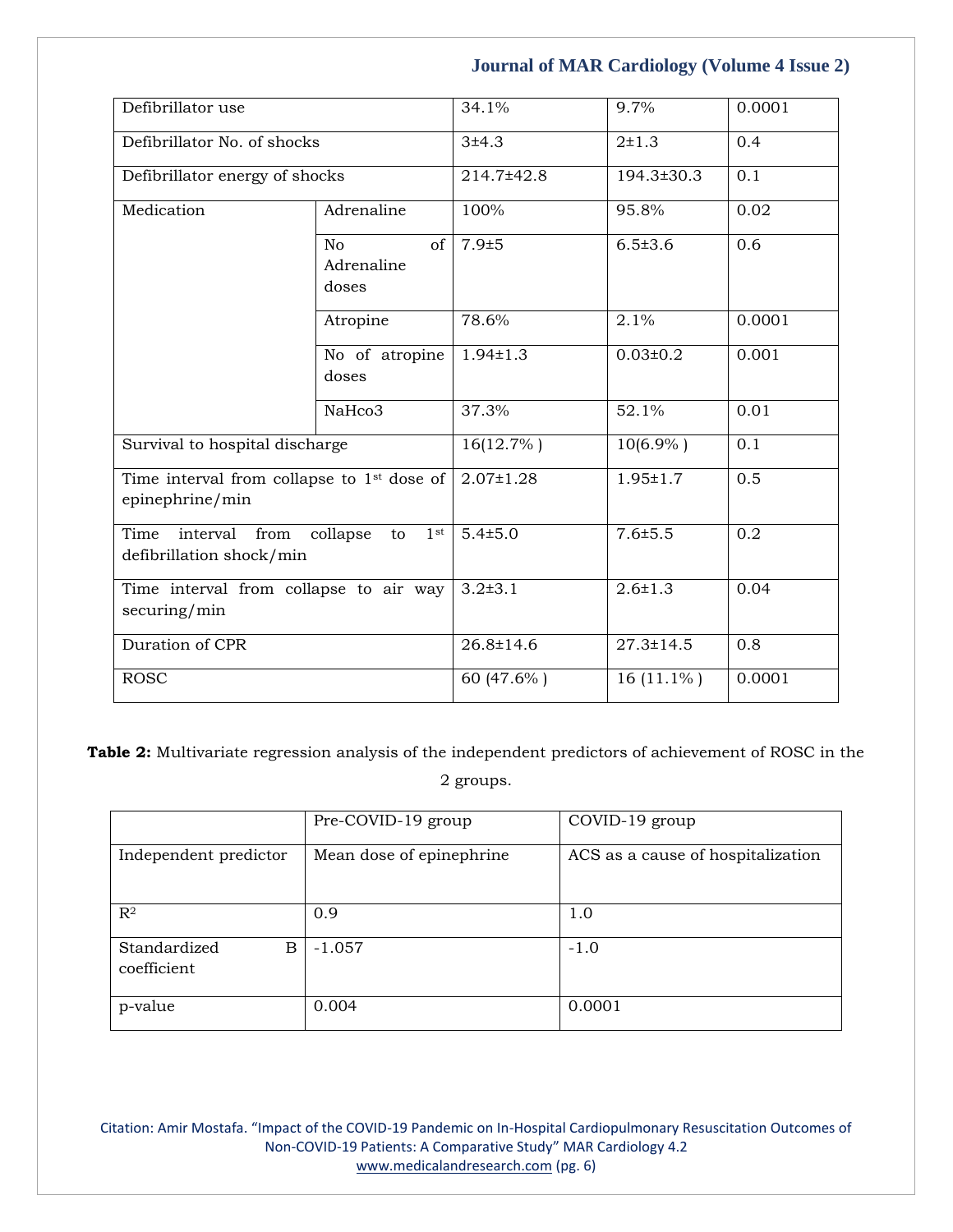#### **Figures:**





#### Figure 1: percentage of achievement of ROSC in the 2 groups.

### **Predictors of ROSC:**

To identify the factors that could predict ROSC in each group, the patients who achieved ROSC were compared to those who did not achieve ROSC in both groups by univariate analysis.

In the pre-COVID-19 group, a shorter time interval from collapse to the start of CPR and a higher mean dose of epinephrine were significantly associated with successful ROSC.

Citation: Amir Mostafa. "Impact of the COVID-19 Pandemic on In-Hospital Cardiopulmonary Resuscitation Outcomes of Non-COVID-19 Patients: A Comparative Study" MAR Cardiology 4.2 [www.medicalandresearch.com](http://www.medicalandresearch.com/) (pg. 7)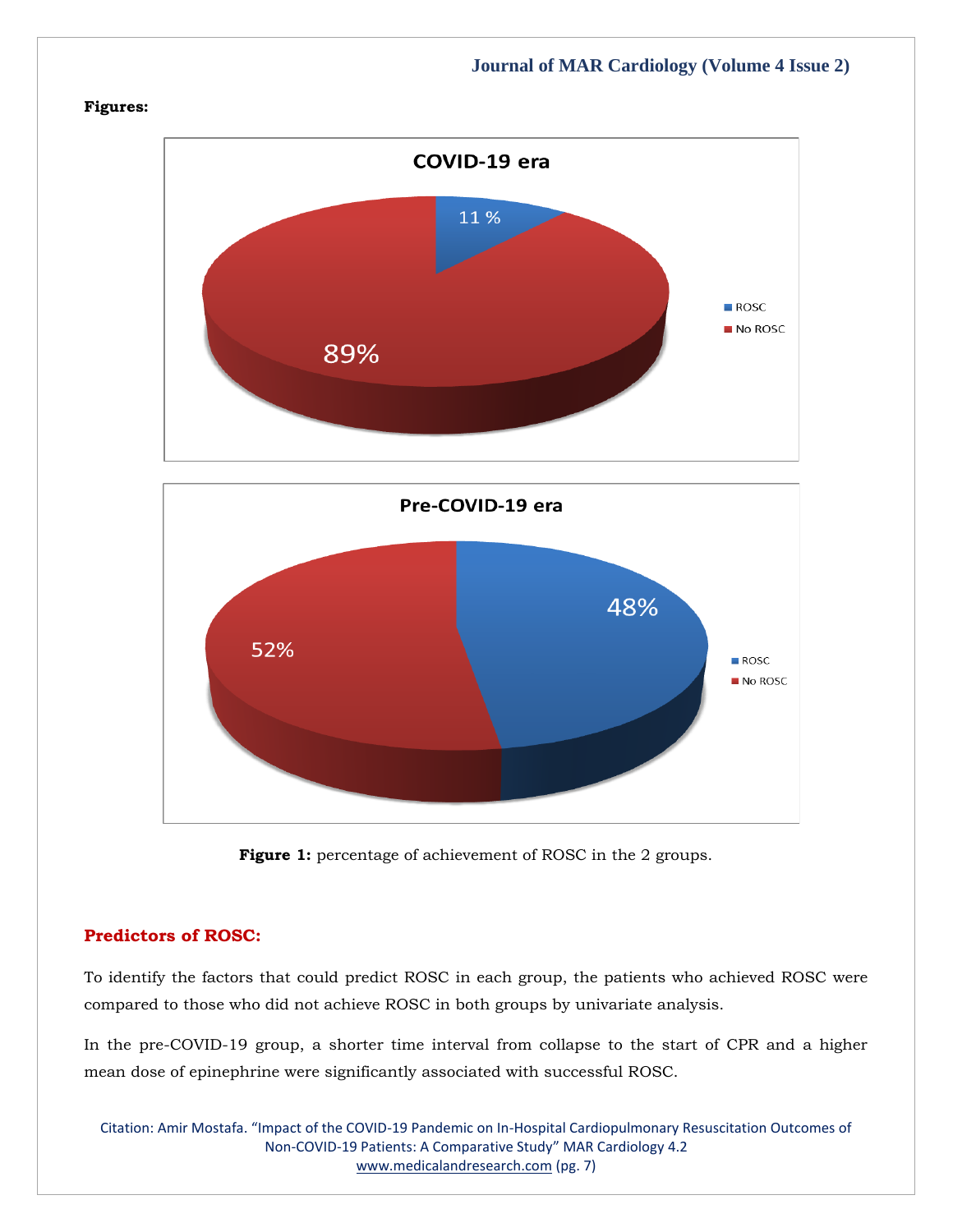In the COVID-19 era group, factors associated with successful ROSC were younger age, CAD as a primary diagnosis, ACS as a cause of hospitalization, absence of chest problems at presentation, shockable rhythm at the time of arrest, higher SBP and DBP before the time of arrest, the shorter time interval from collapse to airway securing and from collapse to 1st defibrillator shock and use of adrenaline.

Multivariate stepwise logistic regression analysis among the previous significant variables was used to identify the independent variables that can predict ROSC.

In the pre-COVID-19 group, the mean dose of epinephrine was the single independent predictor of achievement of ROSC, while in the COVID-19 era group, the single most powerful independent predictor of achievement of ROSC was ACS as the cause of hospitalization (Table 2).

#### **Discussion**:

The COVID-19 era dictated major changes in patient management strategies. To make hospital beds more available, elective procedures were deferred and only the very sick patients were admitted. Our coronary care units were designated as non-COVID-19 patient units, and the hospital admission protocol included triaging all possible admission cases to exclude Coronavirus infections with preadmission chest computed tomography done to almost all admissions.

During the COVID-19 era, most of the international societies dealing with the resuscitation process suggested modified guidelines for cardiopulmonary resuscitation including some recommendations aiming to increase the protection of the healthcare workers and limit the spread of infection as multiple steps in the resuscitation process are associated with the significant aerosol generation which may be a strong source of dissemination of COVID-19 infection. These modifications included limiting the number of the personals involved, proper donning and doffing of the personal protective equipment, pausing chest compressions during intubation and considering video laryngoscopy. **(**5,6,7**)**

Multiple published studies showed an increased incidence of in-hospital cardiac arrest and reduced survival rates during the COVID-19 pandemic compared to the pre-COVISD -19 era. In New York, a study was conducted in the early wave of the COVID-19 pandemic and showed a five-fold increase in the rates of in-hospital cardiac arrest and worse outcomes as compared to the pre-COVID-19 era. **(**8**)**

Since 2014, we have been conducting regular surveys on our CCU CPR outcomes with the last being during the COVID-19 era. **(**9**)**

The main findings of our study conducted during the COVID-19 era were:

1- Low rate of ROSC (11.1%) in the patients who experienced cardiac arrest in the COVID-19 era.

Citation: Amir Mostafa. "Impact of the COVID-19 Pandemic on In-Hospital Cardiopulmonary Resuscitation Outcomes of Non-COVID-19 Patients: A Comparative Study" MAR Cardiology 4.2 [www.medicalandresearch.com](http://www.medicalandresearch.com/) (pg. 8)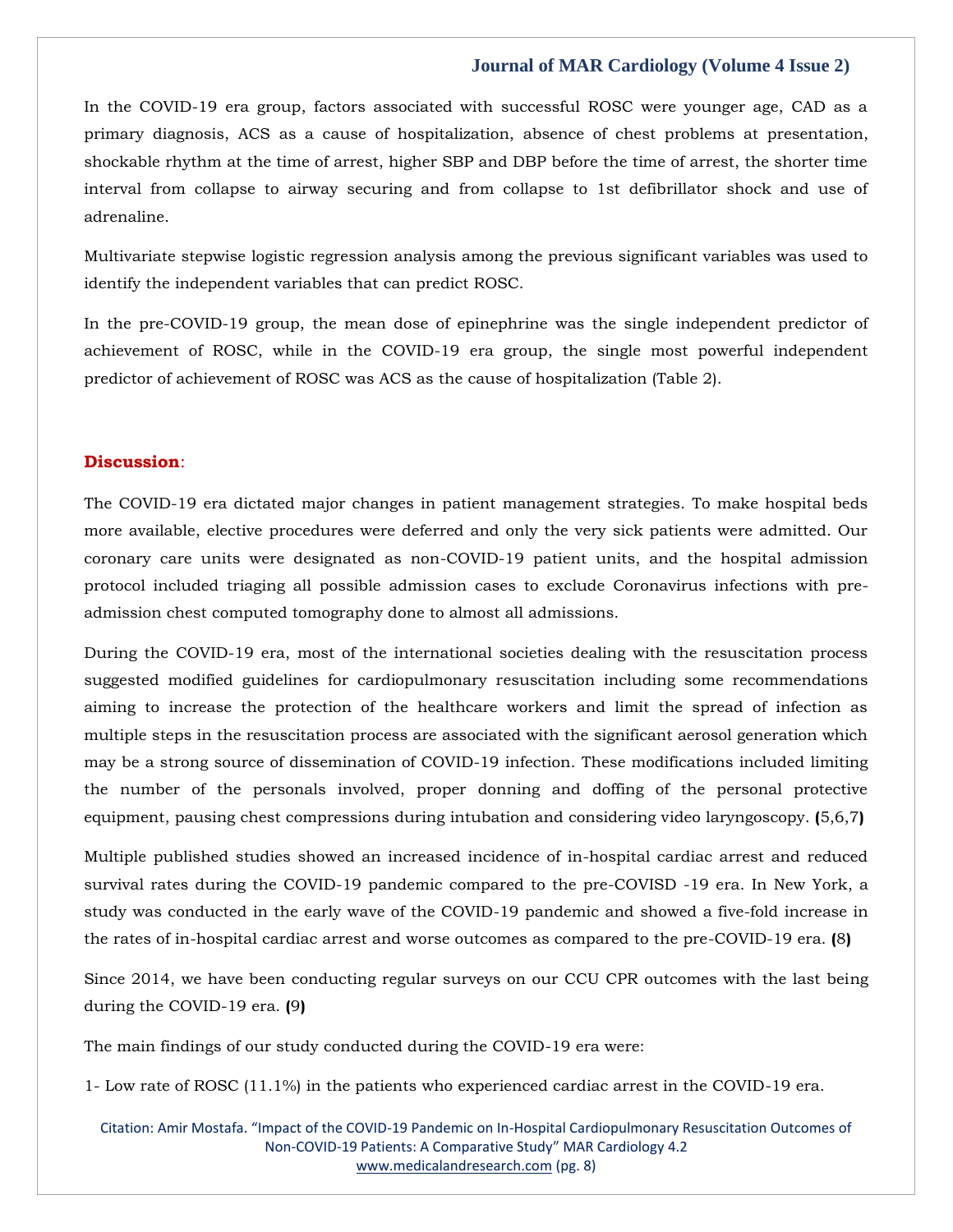2- The independent predictor of ROSC during the COVID-19 era was ACS as the cause of admission unlike in the pre-COVID era as it was the mean dose of epinephrine.

3- Very low rate of survival to hospital discharge (6.9%).

As previously shown, there was a discrepancy in the 2 groups regarding the cause of admission. In the pre-COVID 19 era, ACS and CHF were both the main leading causes of admission in our coronary care units while in the COVID 19 era, cardiogenic shock was the single most common cause of admission. This reflects the worse quality of the admitted patients during the COVID 19 era.

The rates of ROSC were lower during the COVID-19 era. As the COVID-19 patients were excluded from this study, this partly omits the COVID-19 diagnosis as a potential confounder for lowering the rates of ROSC. The possibility, however, that a patient with COVID-19 positive infection was missed, or that the worse outcomes are related, at least in some patients, to a previous SARS Corona VIRUS-II infection, or inefficiency of the health care system in resuscitation cannot be excluded.

The absence of significant difference in most of the components of the resuscitation process reflects that the human factor represented by the resuscitation team did not impact the lower rates of ROSC. This is unlike some published data that shed light on the unpleasant effects of the proposed changes in the resuscitation process of patients with in-hospital cardiac arrest during the COVID-19 pandemic regarding reduced rates of ROSC. **(**10**)**

The lower rates of ROSC can be attributed to many factors including older age of patients, CHF as the most common primary diagnosis, cardiogenic shock as the main cause of admission, and lower rates of shockable rhythm at the time of the arrest. This reflects the fact that during the COVID-19 pandemic, patients refrained from seeking medical advice or hospitalization except if they experience unbearable complaints.

These findings are consistent with data from a large, multicenter study that collected audit data at two public hospitals in Hong Kong comparing the outcomes of in-hospital cardiac arrest before and during the COVID-19 era. This study showed that in-hospital cardiac arrest during the COVID -19 pandemic was independently associated with lower rates of ROSC. **(**10**)**

#### **Conclusion:**

Among patients admitted to the cardiovascular intensive care units in Cairo University hospitals, there was a significant decline in the rates of ROSC after cardiac arrest during the COVID-19 pandemic than before it and admission with ACS was the most powerful independent predictor of ROSC.

Citation: Amir Mostafa. "Impact of the COVID-19 Pandemic on In-Hospital Cardiopulmonary Resuscitation Outcomes of Non-COVID-19 Patients: A Comparative Study" MAR Cardiology 4.2 [www.medicalandresearch.com](http://www.medicalandresearch.com/) (pg. 9)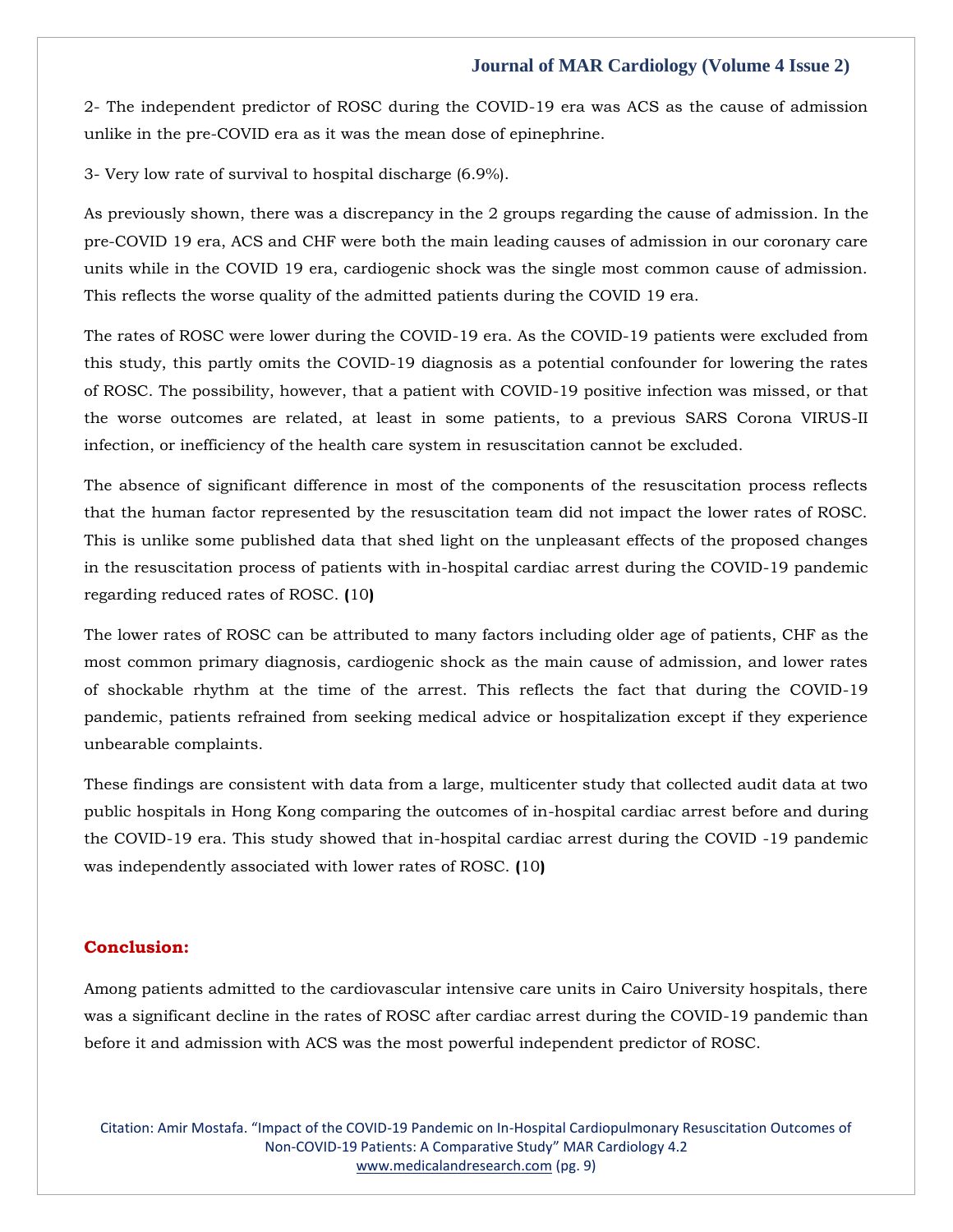Acknowledgment: None.

Funding: None.

Conflict of interest: The authors declare that there is no conflict of interest.

#### **References**

1[.Edelson DP, Sasson C, Chan PS, Atkins DL, Aziz K, Becker LB, et al. Interim guidance for basic and](https://www.google.com/search?q=Interim+guidance+for+basic+and+advanced+life+support+in+adults%2C+children%2C+and+neonates+with+suspected+or+confirmed+COVID-19%3A+from+the+emergency+cardiovascular+care+committee+and+get+with+the+guidelines-resuscitation+adult+and+pediatric+task+forces+of+the+American+Heart+Association&sxsrf=AOaemvLVAwWqnZKN72EOzmtvMxyhqNm_Aw%3A1642600095380&ei=nxboYc3OFoiRseMPv4OV2As&ved=0ahUKEwiNmsWZ-r31AhWISGwGHb9BBbsQ4dUDCA4&uact=5&oq=Interim+guidance+for+basic+and+advanced+life+support+in+adults%2C+children%2C+and+neonates+with+suspected+or+confirmed+COVID-19%3A+from+the+emergency+cardiovascular+care+committee+and+get+with+the+guidelines-resuscitation+adult+and+pediatric+task+forces+of+the+American+Heart+Association&gs_lcp=Cgdnd3Mtd2l6EAMyBwgjEOoCECcyBwgjEOoCECcyBwgjEOoCECcyBwgjEOoCECcyBwgjEOoCECcyBwgjEOoCECcyBwgjEOoCECcyBwgjEOoCECcyBwgjEOoCECcyBwgjEOoCECdKBAhBGABKBAhGGABQqwhYqwhgiAxoAXAAeACAAQCIAQCSAQCYAQCgAQGgAQKwAQrAAQE&sclient=gws-wiz)  [advanced life support in adults, children, and neonates with suspected or confirmed COVID-19: from](https://www.google.com/search?q=Interim+guidance+for+basic+and+advanced+life+support+in+adults%2C+children%2C+and+neonates+with+suspected+or+confirmed+COVID-19%3A+from+the+emergency+cardiovascular+care+committee+and+get+with+the+guidelines-resuscitation+adult+and+pediatric+task+forces+of+the+American+Heart+Association&sxsrf=AOaemvLVAwWqnZKN72EOzmtvMxyhqNm_Aw%3A1642600095380&ei=nxboYc3OFoiRseMPv4OV2As&ved=0ahUKEwiNmsWZ-r31AhWISGwGHb9BBbsQ4dUDCA4&uact=5&oq=Interim+guidance+for+basic+and+advanced+life+support+in+adults%2C+children%2C+and+neonates+with+suspected+or+confirmed+COVID-19%3A+from+the+emergency+cardiovascular+care+committee+and+get+with+the+guidelines-resuscitation+adult+and+pediatric+task+forces+of+the+American+Heart+Association&gs_lcp=Cgdnd3Mtd2l6EAMyBwgjEOoCECcyBwgjEOoCECcyBwgjEOoCECcyBwgjEOoCECcyBwgjEOoCECcyBwgjEOoCECcyBwgjEOoCECcyBwgjEOoCECcyBwgjEOoCECcyBwgjEOoCECdKBAhBGABKBAhGGABQqwhYqwhgiAxoAXAAeACAAQCIAQCSAQCYAQCgAQGgAQKwAQrAAQE&sclient=gws-wiz)  [the emergency cardiovascular care committee and get with the guidelines-resuscitation adult and](https://www.google.com/search?q=Interim+guidance+for+basic+and+advanced+life+support+in+adults%2C+children%2C+and+neonates+with+suspected+or+confirmed+COVID-19%3A+from+the+emergency+cardiovascular+care+committee+and+get+with+the+guidelines-resuscitation+adult+and+pediatric+task+forces+of+the+American+Heart+Association&sxsrf=AOaemvLVAwWqnZKN72EOzmtvMxyhqNm_Aw%3A1642600095380&ei=nxboYc3OFoiRseMPv4OV2As&ved=0ahUKEwiNmsWZ-r31AhWISGwGHb9BBbsQ4dUDCA4&uact=5&oq=Interim+guidance+for+basic+and+advanced+life+support+in+adults%2C+children%2C+and+neonates+with+suspected+or+confirmed+COVID-19%3A+from+the+emergency+cardiovascular+care+committee+and+get+with+the+guidelines-resuscitation+adult+and+pediatric+task+forces+of+the+American+Heart+Association&gs_lcp=Cgdnd3Mtd2l6EAMyBwgjEOoCECcyBwgjEOoCECcyBwgjEOoCECcyBwgjEOoCECcyBwgjEOoCECcyBwgjEOoCECcyBwgjEOoCECcyBwgjEOoCECcyBwgjEOoCECcyBwgjEOoCECdKBAhBGABKBAhGGABQqwhYqwhgiAxoAXAAeACAAQCIAQCSAQCYAQCgAQGgAQKwAQrAAQE&sclient=gws-wiz)  [pediatric task forces of the American Heart Association. Circulation 2020; 141\(25\):e933](https://www.google.com/search?q=Interim+guidance+for+basic+and+advanced+life+support+in+adults%2C+children%2C+and+neonates+with+suspected+or+confirmed+COVID-19%3A+from+the+emergency+cardiovascular+care+committee+and+get+with+the+guidelines-resuscitation+adult+and+pediatric+task+forces+of+the+American+Heart+Association&sxsrf=AOaemvLVAwWqnZKN72EOzmtvMxyhqNm_Aw%3A1642600095380&ei=nxboYc3OFoiRseMPv4OV2As&ved=0ahUKEwiNmsWZ-r31AhWISGwGHb9BBbsQ4dUDCA4&uact=5&oq=Interim+guidance+for+basic+and+advanced+life+support+in+adults%2C+children%2C+and+neonates+with+suspected+or+confirmed+COVID-19%3A+from+the+emergency+cardiovascular+care+committee+and+get+with+the+guidelines-resuscitation+adult+and+pediatric+task+forces+of+the+American+Heart+Association&gs_lcp=Cgdnd3Mtd2l6EAMyBwgjEOoCECcyBwgjEOoCECcyBwgjEOoCECcyBwgjEOoCECcyBwgjEOoCECcyBwgjEOoCECcyBwgjEOoCECcyBwgjEOoCECcyBwgjEOoCECcyBwgjEOoCECdKBAhBGABKBAhGGABQqwhYqwhgiAxoAXAAeACAAQCIAQCSAQCYAQCgAQGgAQKwAQrAAQE&sclient=gws-wiz)–43

2.Global status report on non-communicable diseases, World Health Organization, Geneva, 2014. www.who.int.

3.Global atlas on cardiovascular disease prevention and control. World Health Organization, Geneva, 2011. www.who.int.

4.World Health Organization – Non-communicable Diseases (NCD) Country Profiles, 2018. www.who.int.

5.Olasveengen T, Castré[n M, Handley A, Kuzovlev A, Monsieurs KG, Perkins G, et al. European](https://www.google.com/search?q=European+Resuscitation+Council+COVID-19+Guidelines%3A+Section+2.+Basic+Life+Support+in+Adults&sxsrf=AOaemvJSIvgSeMsZcUl8tMstzieXEz9CBg%3A1642602655077&ei=nyDoYa6jBOOk2roPkaqJ2AE&ved=0ahUKEwju7ozeg771AhVjklYBHRFVAhsQ4dUDCA4&uact=5&oq=European+Resuscitation+Council+COVID-19+Guidelines%3A+Section+2.+Basic+Life+Support+in+Adults&gs_lcp=Cgdnd3Mtd2l6EAMyBwgjEOoCECcyBwgjEOoCECcyBwgjEOoCECcyBwgjEOoCECcyBwgjEOoCECcyBwgjEOoCECcyBwgjEOoCECcyBwgjEOoCECcyBwgjEOoCECcyBwgjEOoCECdKBAhBGABKBAhGGABQlAZYlAZglwhoAXACeACAAQCIAQCSAQCYAQCgAQGgAQKwAQrAAQE&sclient=gws-wiz)  [Resuscitation Council COVID-19 Guidelines: Section 2. Basic Life Support in Adults. J. Resuscitation](https://www.google.com/search?q=European+Resuscitation+Council+COVID-19+Guidelines%3A+Section+2.+Basic+Life+Support+in+Adults&sxsrf=AOaemvJSIvgSeMsZcUl8tMstzieXEz9CBg%3A1642602655077&ei=nyDoYa6jBOOk2roPkaqJ2AE&ved=0ahUKEwju7ozeg771AhVjklYBHRFVAhsQ4dUDCA4&uact=5&oq=European+Resuscitation+Council+COVID-19+Guidelines%3A+Section+2.+Basic+Life+Support+in+Adults&gs_lcp=Cgdnd3Mtd2l6EAMyBwgjEOoCECcyBwgjEOoCECcyBwgjEOoCECcyBwgjEOoCECcyBwgjEOoCECcyBwgjEOoCECcyBwgjEOoCECcyBwgjEOoCECcyBwgjEOoCECcyBwgjEOoCECdKBAhBGABKBAhGGABQlAZYlAZglwhoAXACeACAAQCIAQCSAQCYAQCgAQGgAQKwAQrAAQE&sclient=gws-wiz)  [2021; 161; 98-114.](https://www.google.com/search?q=European+Resuscitation+Council+COVID-19+Guidelines%3A+Section+2.+Basic+Life+Support+in+Adults&sxsrf=AOaemvJSIvgSeMsZcUl8tMstzieXEz9CBg%3A1642602655077&ei=nyDoYa6jBOOk2roPkaqJ2AE&ved=0ahUKEwju7ozeg771AhVjklYBHRFVAhsQ4dUDCA4&uact=5&oq=European+Resuscitation+Council+COVID-19+Guidelines%3A+Section+2.+Basic+Life+Support+in+Adults&gs_lcp=Cgdnd3Mtd2l6EAMyBwgjEOoCECcyBwgjEOoCECcyBwgjEOoCECcyBwgjEOoCECcyBwgjEOoCECcyBwgjEOoCECcyBwgjEOoCECcyBwgjEOoCECcyBwgjEOoCECcyBwgjEOoCECdKBAhBGABKBAhGGABQlAZYlAZglwhoAXACeACAAQCIAQCSAQCYAQCgAQGgAQKwAQrAAQE&sclient=gws-wiz)

6[.Soar J, Lott C, Böttiger BW, Carli P, Couper K, Deakin CD, et al. European Resuscitation Council](https://www.google.com/search?q=European+Resuscitation+Council+COVID-19+Guidelines%3A+Section+3.+Adult+advanced+life+support&sxsrf=AOaemvIqwda9Y4EXJMF7_m_4o5E7ISEtrw%3A1642602682357&ei=uiDoYaDsFKCP2roPjqml4AE&ved=0ahUKEwigsY3rg771AhWgh1YBHY5UCRwQ4dUDCA4&uact=5&oq=European+Resuscitation+Council+COVID-19+Guidelines%3A+Section+3.+Adult+advanced+life+support&gs_lcp=Cgdnd3Mtd2l6EAM6BwgjEOoCECdKBAhBGABKBAhGGABQngZYngZgwAhoAXACeACAAbwBiAG8AZIBAzAuMZgBAKABAaABArABCsABAQ&sclient=gws-wiz)  [COVID-19 Guidelines: Section 3. Adult advanced life support. J. Resuscitation 2021; 161; 115-151.](https://www.google.com/search?q=European+Resuscitation+Council+COVID-19+Guidelines%3A+Section+3.+Adult+advanced+life+support&sxsrf=AOaemvIqwda9Y4EXJMF7_m_4o5E7ISEtrw%3A1642602682357&ei=uiDoYaDsFKCP2roPjqml4AE&ved=0ahUKEwigsY3rg771AhWgh1YBHY5UCRwQ4dUDCA4&uact=5&oq=European+Resuscitation+Council+COVID-19+Guidelines%3A+Section+3.+Adult+advanced+life+support&gs_lcp=Cgdnd3Mtd2l6EAM6BwgjEOoCECdKBAhBGABKBAhGGABQngZYngZgwAhoAXACeACAAbwBiAG8AZIBAzAuMZgBAKABAaABArABCsABAQ&sclient=gws-wiz)

7[.Hesham S. Taha, Mirna M. Shaker, Mohamed M, Abdelghany. Cardiopulmonary resuscitation during](https://www.google.com/search?q=Cardiopulmonary+resuscitation+during+the+COVID-19+pandemic%3A+a+scientific+statement+on+CPR+management+protocol+of+Kasr+Al-Ainy+University+Hospital+is+presented&sxsrf=AOaemvJn6rIHjjSS9tRFYPtuqNtMCb2UsQ%3A1642602701320&ei=zSDoYf2FE-rf2roP66CW6AE&ved=0ahUKEwi9oJP0g771AhXqr1YBHWuQBR0Q4dUDCA4&uact=5&oq=Cardiopulmonary+resuscitation+during+the+COVID-19+pandemic%3A+a+scientific+statement+on+CPR+management+protocol+of+Kasr+Al-Ainy+University+Hospital+is+presented&gs_lcp=Cgdnd3Mtd2l6EAMyBwgjEOoCECcyBwgjEOoCECcyBwgjEOoCECcyBwgjEOoCECcyBwgjEOoCECcyBwgjEOoCECcyBwgjEOoCECcyBwgjEOoCECcyBwgjEOoCECcyBwgjEOoCECdKBAhBGABKBAhGGABQxwVYxwVg3QdoAXACeACAAQCIAQCSAQCYAQCgAQGgAQKwAQrAAQE&sclient=gws-wiz)  [the COVID-19 pandemic: a scientific statement on CPR management protocol of Kasr Al-Ainy](https://www.google.com/search?q=Cardiopulmonary+resuscitation+during+the+COVID-19+pandemic%3A+a+scientific+statement+on+CPR+management+protocol+of+Kasr+Al-Ainy+University+Hospital+is+presented&sxsrf=AOaemvJn6rIHjjSS9tRFYPtuqNtMCb2UsQ%3A1642602701320&ei=zSDoYf2FE-rf2roP66CW6AE&ved=0ahUKEwi9oJP0g771AhXqr1YBHWuQBR0Q4dUDCA4&uact=5&oq=Cardiopulmonary+resuscitation+during+the+COVID-19+pandemic%3A+a+scientific+statement+on+CPR+management+protocol+of+Kasr+Al-Ainy+University+Hospital+is+presented&gs_lcp=Cgdnd3Mtd2l6EAMyBwgjEOoCECcyBwgjEOoCECcyBwgjEOoCECcyBwgjEOoCECcyBwgjEOoCECcyBwgjEOoCECcyBwgjEOoCECcyBwgjEOoCECcyBwgjEOoCECcyBwgjEOoCECdKBAhBGABKBAhGGABQxwVYxwVg3QdoAXACeACAAQCIAQCSAQCYAQCgAQGgAQKwAQrAAQE&sclient=gws-wiz)  [University Hospital is presented. The Egyptian Heart Journal 2020; Volume 72; 73.](https://www.google.com/search?q=Cardiopulmonary+resuscitation+during+the+COVID-19+pandemic%3A+a+scientific+statement+on+CPR+management+protocol+of+Kasr+Al-Ainy+University+Hospital+is+presented&sxsrf=AOaemvJn6rIHjjSS9tRFYPtuqNtMCb2UsQ%3A1642602701320&ei=zSDoYf2FE-rf2roP66CW6AE&ved=0ahUKEwi9oJP0g771AhXqr1YBHWuQBR0Q4dUDCA4&uact=5&oq=Cardiopulmonary+resuscitation+during+the+COVID-19+pandemic%3A+a+scientific+statement+on+CPR+management+protocol+of+Kasr+Al-Ainy+University+Hospital+is+presented&gs_lcp=Cgdnd3Mtd2l6EAMyBwgjEOoCECcyBwgjEOoCECcyBwgjEOoCECcyBwgjEOoCECcyBwgjEOoCECcyBwgjEOoCECcyBwgjEOoCECcyBwgjEOoCECcyBwgjEOoCECcyBwgjEOoCECdKBAhBGABKBAhGGABQxwVYxwVg3QdoAXACeACAAQCIAQCSAQCYAQCgAQGgAQKwAQrAAQE&sclient=gws-wiz)

8.Miles JA, Mejia M, Rios S, Sokol [SI, Langston M, Hahn S, et al. Characteristics and outcomes of in](https://www.google.com/search?q=Characteristics+and+outcomes+of+in-hospital+cardiac+arrest+events+during+the+COVID-19+pandemic%3A+a+single-center+experience+from+a+New+York+City+public+hospital&sxsrf=AOaemvLKUHfEX2iH-twCEcBhdGLybNaw9g%3A1642602721976&ei=4SDoYe3sOuPf2roP_aKF4AE&ved=0ahUKEwit4f_9g771AhXjr1YBHX1RARwQ4dUDCA4&uact=5&oq=Characteristics+and+outcomes+of+in-hospital+cardiac+arrest+events+during+the+COVID-19+pandemic%3A+a+single-center+experience+from+a+New+York+City+public+hospital&gs_lcp=Cgdnd3Mtd2l6EAMyBwgjEOoCECcyBwgjEOoCECcyBwgjEOoCECcyBwgjEOoCECcyBwgjEOoCECcyBwgjEOoCECcyBwgjEOoCECcyBwgjEOoCECcyBwgjEOoCECcyBwgjEOoCECdKBAhBGABKBAhGGABQuAVYuAVgtgdoAXACeACAAQCIAQCSAQCYAQCgAQGgAQKwAQrAAQE&sclient=gws-wiz)[hospital cardiac arrest events during the COVID-19 pandemic: a single-center experience from a New](https://www.google.com/search?q=Characteristics+and+outcomes+of+in-hospital+cardiac+arrest+events+during+the+COVID-19+pandemic%3A+a+single-center+experience+from+a+New+York+City+public+hospital&sxsrf=AOaemvLKUHfEX2iH-twCEcBhdGLybNaw9g%3A1642602721976&ei=4SDoYe3sOuPf2roP_aKF4AE&ved=0ahUKEwit4f_9g771AhXjr1YBHX1RARwQ4dUDCA4&uact=5&oq=Characteristics+and+outcomes+of+in-hospital+cardiac+arrest+events+during+the+COVID-19+pandemic%3A+a+single-center+experience+from+a+New+York+City+public+hospital&gs_lcp=Cgdnd3Mtd2l6EAMyBwgjEOoCECcyBwgjEOoCECcyBwgjEOoCECcyBwgjEOoCECcyBwgjEOoCECcyBwgjEOoCECcyBwgjEOoCECcyBwgjEOoCECcyBwgjEOoCECcyBwgjEOoCECdKBAhBGABKBAhGGABQuAVYuAVgtgdoAXACeACAAQCIAQCSAQCYAQCgAQGgAQKwAQrAAQE&sclient=gws-wiz)  [York City public hospital. Circ Cardiovasc Qual Outcomes 2020; 13:e007303.](https://www.google.com/search?q=Characteristics+and+outcomes+of+in-hospital+cardiac+arrest+events+during+the+COVID-19+pandemic%3A+a+single-center+experience+from+a+New+York+City+public+hospital&sxsrf=AOaemvLKUHfEX2iH-twCEcBhdGLybNaw9g%3A1642602721976&ei=4SDoYe3sOuPf2roP_aKF4AE&ved=0ahUKEwit4f_9g771AhXjr1YBHX1RARwQ4dUDCA4&uact=5&oq=Characteristics+and+outcomes+of+in-hospital+cardiac+arrest+events+during+the+COVID-19+pandemic%3A+a+single-center+experience+from+a+New+York+City+public+hospital&gs_lcp=Cgdnd3Mtd2l6EAMyBwgjEOoCECcyBwgjEOoCECcyBwgjEOoCECcyBwgjEOoCECcyBwgjEOoCECcyBwgjEOoCECcyBwgjEOoCECcyBwgjEOoCECcyBwgjEOoCECcyBwgjEOoCECdKBAhBGABKBAhGGABQuAVYuAVgtgdoAXACeACAAQCIAQCSAQCYAQCgAQGgAQKwAQrAAQE&sclient=gws-wiz)

9[.Hesham.S.Taha, Sameh W.G. Bakhoum, Hussein H. Kasem, Mera A.S. Fahim. Quality of](https://www.google.com/search?q=Quality+of+cardiopulmonary+resuscitation+of+in-hospital+cardiac+arrest+and+its+relation+to+clinical+outcome%3A+An+Egyptian+University+Hospital+Experience&sxsrf=AOaemvKt3WLWddhTDqyFwvEJU0u2AxpGOQ%3A1642602746933&ei=-iDoYeK_OPGi2roP4fud6AE&ved=0ahUKEwjipPOJhL71AhVxkVYBHeF9Bx0Q4dUDCA4&uact=5&oq=Quality+of+cardiopulmonary+resuscitation+of+in-hospital+cardiac+arrest+and+its+relation+to+clinical+outcome%3A+An+Egyptian+University+Hospital+Experience&gs_lcp=Cgdnd3Mtd2l6EAMyBwgjEOoCECcyBwgjEOoCECcyBwgjEOoCECcyBwgjEOoCECcyBwgjEOoCECcyBwgjEOoCECcyBwgjEOoCECcyBwgjEOoCECcyBwgjEOoCECcyBwgjEOoCECdKBAhBGABKBAhGGABQwwlYwwlg7gtoAXAAeACAAQCIAQCSAQCYAQCgAQGgAQKwAQrAAQE&sclient=gws-wiz)  [cardiopulmonary resuscitation of in-hospital cardiac arrest and its relation to clinical outcome: An](https://www.google.com/search?q=Quality+of+cardiopulmonary+resuscitation+of+in-hospital+cardiac+arrest+and+its+relation+to+clinical+outcome%3A+An+Egyptian+University+Hospital+Experience&sxsrf=AOaemvKt3WLWddhTDqyFwvEJU0u2AxpGOQ%3A1642602746933&ei=-iDoYeK_OPGi2roP4fud6AE&ved=0ahUKEwjipPOJhL71AhVxkVYBHeF9Bx0Q4dUDCA4&uact=5&oq=Quality+of+cardiopulmonary+resuscitation+of+in-hospital+cardiac+arrest+and+its+relation+to+clinical+outcome%3A+An+Egyptian+University+Hospital+Experience&gs_lcp=Cgdnd3Mtd2l6EAMyBwgjEOoCECcyBwgjEOoCECcyBwgjEOoCECcyBwgjEOoCECcyBwgjEOoCECcyBwgjEOoCECcyBwgjEOoCECcyBwgjEOoCECcyBwgjEOoCECcyBwgjEOoCECdKBAhBGABKBAhGGABQwwlYwwlg7gtoAXAAeACAAQCIAQCSAQCYAQCgAQGgAQKwAQrAAQE&sclient=gws-wiz)  [Egyptian University Hospital Experience. The Egyptian Heart Journal 2015; Volume 67, Issue 2: 137-](https://www.google.com/search?q=Quality+of+cardiopulmonary+resuscitation+of+in-hospital+cardiac+arrest+and+its+relation+to+clinical+outcome%3A+An+Egyptian+University+Hospital+Experience&sxsrf=AOaemvKt3WLWddhTDqyFwvEJU0u2AxpGOQ%3A1642602746933&ei=-iDoYeK_OPGi2roP4fud6AE&ved=0ahUKEwjipPOJhL71AhVxkVYBHeF9Bx0Q4dUDCA4&uact=5&oq=Quality+of+cardiopulmonary+resuscitation+of+in-hospital+cardiac+arrest+and+its+relation+to+clinical+outcome%3A+An+Egyptian+University+Hospital+Experience&gs_lcp=Cgdnd3Mtd2l6EAMyBwgjEOoCECcyBwgjEOoCECcyBwgjEOoCECcyBwgjEOoCECcyBwgjEOoCECcyBwgjEOoCECcyBwgjEOoCECcyBwgjEOoCECcyBwgjEOoCECcyBwgjEOoCECdKBAhBGABKBAhGGABQwwlYwwlg7gtoAXAAeACAAQCIAQCSAQCYAQCgAQGgAQKwAQrAAQE&sclient=gws-wiz) [143.](https://www.google.com/search?q=Quality+of+cardiopulmonary+resuscitation+of+in-hospital+cardiac+arrest+and+its+relation+to+clinical+outcome%3A+An+Egyptian+University+Hospital+Experience&sxsrf=AOaemvKt3WLWddhTDqyFwvEJU0u2AxpGOQ%3A1642602746933&ei=-iDoYeK_OPGi2roP4fud6AE&ved=0ahUKEwjipPOJhL71AhVxkVYBHeF9Bx0Q4dUDCA4&uact=5&oq=Quality+of+cardiopulmonary+resuscitation+of+in-hospital+cardiac+arrest+and+its+relation+to+clinical+outcome%3A+An+Egyptian+University+Hospital+Experience&gs_lcp=Cgdnd3Mtd2l6EAMyBwgjEOoCECcyBwgjEOoCECcyBwgjEOoCECcyBwgjEOoCECcyBwgjEOoCECcyBwgjEOoCECcyBwgjEOoCECcyBwgjEOoCECcyBwgjEOoCECcyBwgjEOoCECdKBAhBGABKBAhGGABQwwlYwwlg7gtoAXAAeACAAQCIAQCSAQCYAQCgAQGgAQKwAQrAAQE&sclient=gws-wiz)

Citation: Amir Mostafa. "Impact of the COVID-19 Pandemic on In-Hospital Cardiopulmonary Resuscitation Outcomes of Non-COVID-19 Patients: A Comparative Study" MAR Cardiology 4.2 [www.medicalandresearch.com](http://www.medicalandresearch.com/) (pg. 10)